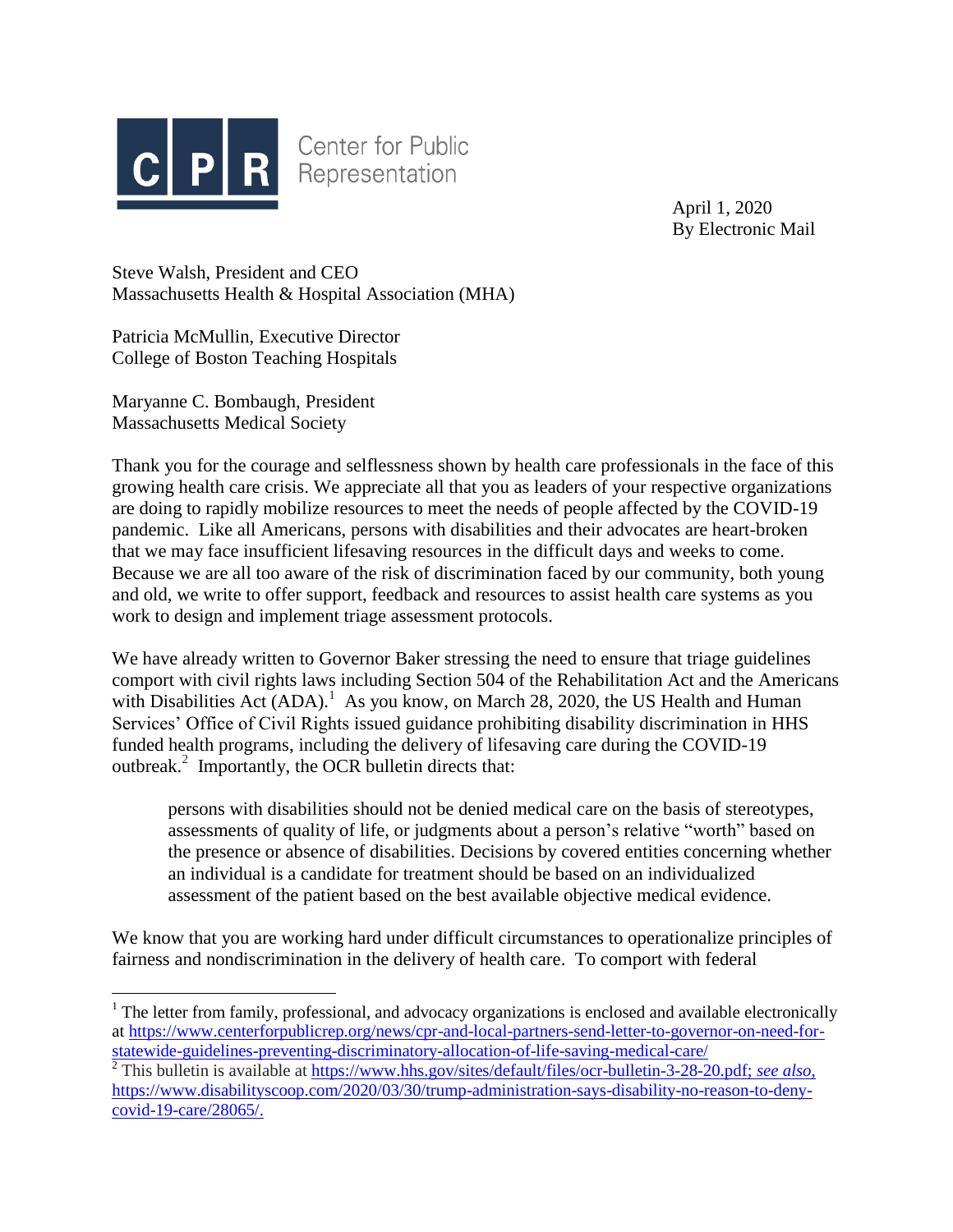nondiscrimination law and emerging best practices, we recommend that triage assessment guidelines:

### **1) include an explicit statement prohibiting consideration of disability independent of its impact on survivability;**

The National Council on Disability<sup>3</sup> and the Consortium for Citizens with Disabilities<sup>4</sup> have articulated important principles for the delivery of care which can form the basis of such a statement.

### **2) remove any categorical exclusion on the basis of diagnosis, functional impairment or ADL needs;**

Often diagnostic or functional exclusions are based on misplaced assumptions regarding people with disabilities, the nature of their conditions, and the value of their lives. As the widely consulted "Pittsburgh model" makes clear, all individuals should be eligible for, and qualified to receive, lifesaving care regardless of the presence of underlying disabilities or co-morbid conditions.<sup>5</sup> Adhering to this standard is not incompatible with the triage assessment process.

# **3) rely on individualized assessments based on objective medical evidence;**

Triage protocols which assess patients "comparative ability to benefit" from treatment can be vulnerable to conscious or unconscious bias and misperceptions about the level of resources a person with underlying disabilities may require to survive the virus. The use of evidence-based assessment tools increases credibility and public confidence in the objective and individualized nature of these assessments.

#### **4) replace vague criteria that are likely to screen out or disparately impact people with disabilities;**

Assessments which score patients based on "*life-limiting co-morbidities*" or "*long term prognosis*" increase the likelihood that individuals with disabilities, including those living full and successful lives in the community, will be denied lifesaving care. Even protocols which equate survival with "health," or the absence of chronically debilitating symptoms, risk importing quality of life criterion into the triage process.<sup>6</sup> Any consideration of physical, developmental, cognitive, or psychiatric co-morbidities should be tied to prognosis for hospital survival and discharge. Attempts to predict longer term prognosis will lead to inconsistent, subjective decision-making and higher rates of clinical error.

 $\overline{a}$ <sup>3</sup> Available at<https://ncd.gov/publications/2020/ncd-covid-19-letter-hhs-ocr>

<sup>&</sup>lt;sup>4</sup> Available at [http://www.c-c-d.org/fichiers/Letter-re-COVID-19-and-Disability-Discrimination-final.pdf.](http://www.c-c-d.org/fichiers/Letter-re-COVID-19-and-Disability-Discrimination-final.pdf)

<sup>&</sup>lt;sup>5</sup> See, [https://ccm.pitt.edu/?q=content/model-hospital-policy-allocating-scarce-critical-care-resources](https://urldefense.proofpoint.com/v2/url?u=https-3A__ccm.pitt.edu_-3Fq-3Dcontent_model-2Dhospital-2Dpolicy-2Dallocating-2Dscarce-2Dcritical-2Dcare-2Dresources-2Davailable-2Donline-2Dnow&d=DwMGaQ&c=WknmpdNpvrlj2B5K1aWVqL1SOiF30547pqSuOmtwXTQ&r=4VECPF6Oyybt0-9QqE3YB2BZ8F_3t1IVddefJZEvbjo&m=19d2RJQ4gKy9FCbxooSrSFfXLM1ptwMA4hit4-XgbFw&s=ZnF_y6ipNm-BXu2Xb6cQtaiOAIZqtK3riL2HLjTdyEo&e=)[available-online-now](https://urldefense.proofpoint.com/v2/url?u=https-3A__ccm.pitt.edu_-3Fq-3Dcontent_model-2Dhospital-2Dpolicy-2Dallocating-2Dscarce-2Dcritical-2Dcare-2Dresources-2Davailable-2Donline-2Dnow&d=DwMGaQ&c=WknmpdNpvrlj2B5K1aWVqL1SOiF30547pqSuOmtwXTQ&r=4VECPF6Oyybt0-9QqE3YB2BZ8F_3t1IVddefJZEvbjo&m=19d2RJQ4gKy9FCbxooSrSFfXLM1ptwMA4hit4-XgbFw&s=ZnF_y6ipNm-BXu2Xb6cQtaiOAIZqtK3riL2HLjTdyEo&e=)

<sup>&</sup>lt;sup>6</sup> See, COVID-19 Triage and Disability: What Not to Do. Joseph Stramondo, PhD, Bioethics.net, March 30, 2020, available at ..[.http://www.bioethics.net/2020/03/covid-19-triage-and-disability-what-not-to-do/](http://www.bioethics.net/2020/03/covid-19-triage-and-disability-what-not-to-do/)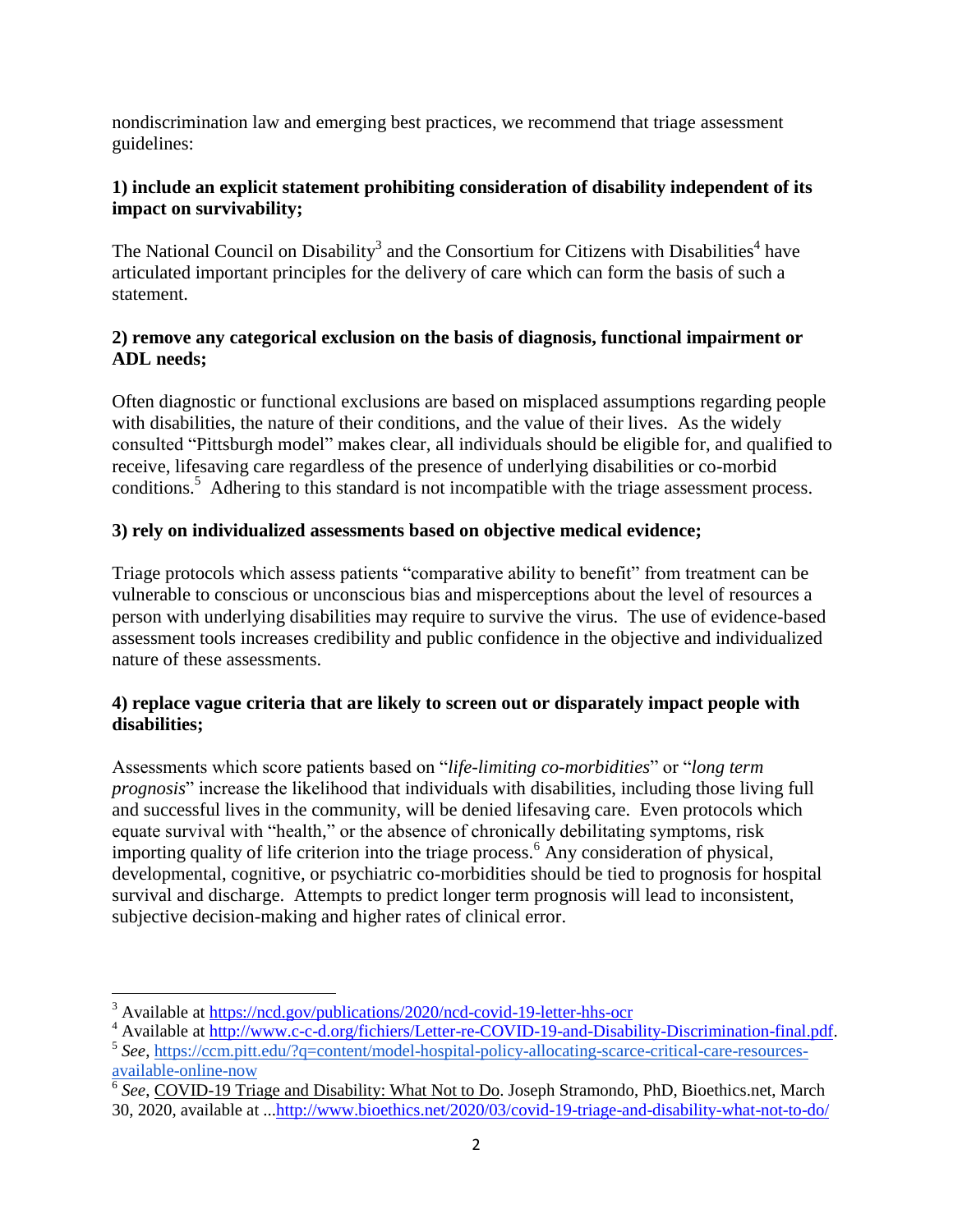#### **5) clarify that individuals will not be subject to the withdrawal or removal of lifesaving equipment based solely on disability;**

Some hospitals in other states are being criticized for plans to take ventilators away from people in the community who routinely use this equipment, should they present for acute care.<sup>7</sup> These policies have triggered civil rights complaints, and are creating perverse disincentives for affected individuals to seek appropriate medical care. All hospitalized patients should expect to receive an individualized medical assessment, without fear that their personal medical equipment will be automatically redeployed based on assumptions about their intensity of need or likelihood of recovery.

### **6) consider reasonable accommodations/modifications of the triage protocol for people with disabilities;**

Certain triage criteria, such as limitations on how long patients may stay on a ventilator without demonstrated improvement, may have a disproportionate, negative impact on individuals with disabilities. Triage protocols should have the flexibility to offer accommodations to patients who are expected to recover, but may require additional time to demonstrate effective progress because of their disability.

# **7) provide disabled patients with effective methods of communication;**

Patients with disabilities may require specific accommodations in communicating their needs and preferences regarding treatment, including interpreters and specialized assistive technology. It is critical that all reasonable steps be taken to ensure guardians, family members, and health care agents are afforded the opportunity to communicate regularly with the individual, their treating clinicians, and the triage assessment team through whatever telephonic or video technology is most accessible to the person and their supporters.

# **8) establish a meaningful, accessible and participatory appeal process.**

 $\overline{a}$ 

Although triage assessments are made in real time, there are models that afford patients and families the opportunity to question the accuracy of priority scoring and prompt recalculation by triage assessment teams to ensure protocols are applied based on the best available medical information.<sup>8</sup>

Decisions to withdraw or reallocate scarce resources such as mechanical ventilation are more dependent on clinical judgment and should involve a more robust appeal process. In all instances, it is critical that the triage assessment protocol is shared with the individual and their agents/family, that the appeal process is transparent and easy to use, and that the outcome is explained by the responsible triage officer.

<sup>7</sup> OCR Complaints filed against the states of Washington, Alabama, Kansas and Tennessee can be found at [https://www.centerforpublicrep.org/news/cpr-and-partners-file-additional-complaints-regarding-illegal](https://www.centerforpublicrep.org/news/cpr-and-partners-file-additional-complaints-regarding-illegal-disability-discrimination-in-treatment-rationing-during-covid-19-pandemic/)[disability-discrimination-in-treatment-rationing-during-covid-19-pandemic/](https://www.centerforpublicrep.org/news/cpr-and-partners-file-additional-complaints-regarding-illegal-disability-discrimination-in-treatment-rationing-during-covid-19-pandemic/)

<sup>&</sup>lt;sup>8</sup> See, [https://ccm.pitt.edu/?q=content/model-hospital-policy-allocating-scarce-critical-care-resources](https://urldefense.proofpoint.com/v2/url?u=https-3A__ccm.pitt.edu_-3Fq-3Dcontent_model-2Dhospital-2Dpolicy-2Dallocating-2Dscarce-2Dcritical-2Dcare-2Dresources-2Davailable-2Donline-2Dnow&d=DwMGaQ&c=WknmpdNpvrlj2B5K1aWVqL1SOiF30547pqSuOmtwXTQ&r=4VECPF6Oyybt0-9QqE3YB2BZ8F_3t1IVddefJZEvbjo&m=19d2RJQ4gKy9FCbxooSrSFfXLM1ptwMA4hit4-XgbFw&s=ZnF_y6ipNm-BXu2Xb6cQtaiOAIZqtK3riL2HLjTdyEo&e=)[available-online-now,](https://urldefense.proofpoint.com/v2/url?u=https-3A__ccm.pitt.edu_-3Fq-3Dcontent_model-2Dhospital-2Dpolicy-2Dallocating-2Dscarce-2Dcritical-2Dcare-2Dresources-2Davailable-2Donline-2Dnow&d=DwMGaQ&c=WknmpdNpvrlj2B5K1aWVqL1SOiF30547pqSuOmtwXTQ&r=4VECPF6Oyybt0-9QqE3YB2BZ8F_3t1IVddefJZEvbjo&m=19d2RJQ4gKy9FCbxooSrSFfXLM1ptwMA4hit4-XgbFw&s=ZnF_y6ipNm-BXu2Xb6cQtaiOAIZqtK3riL2HLjTdyEo&e=) p.4.